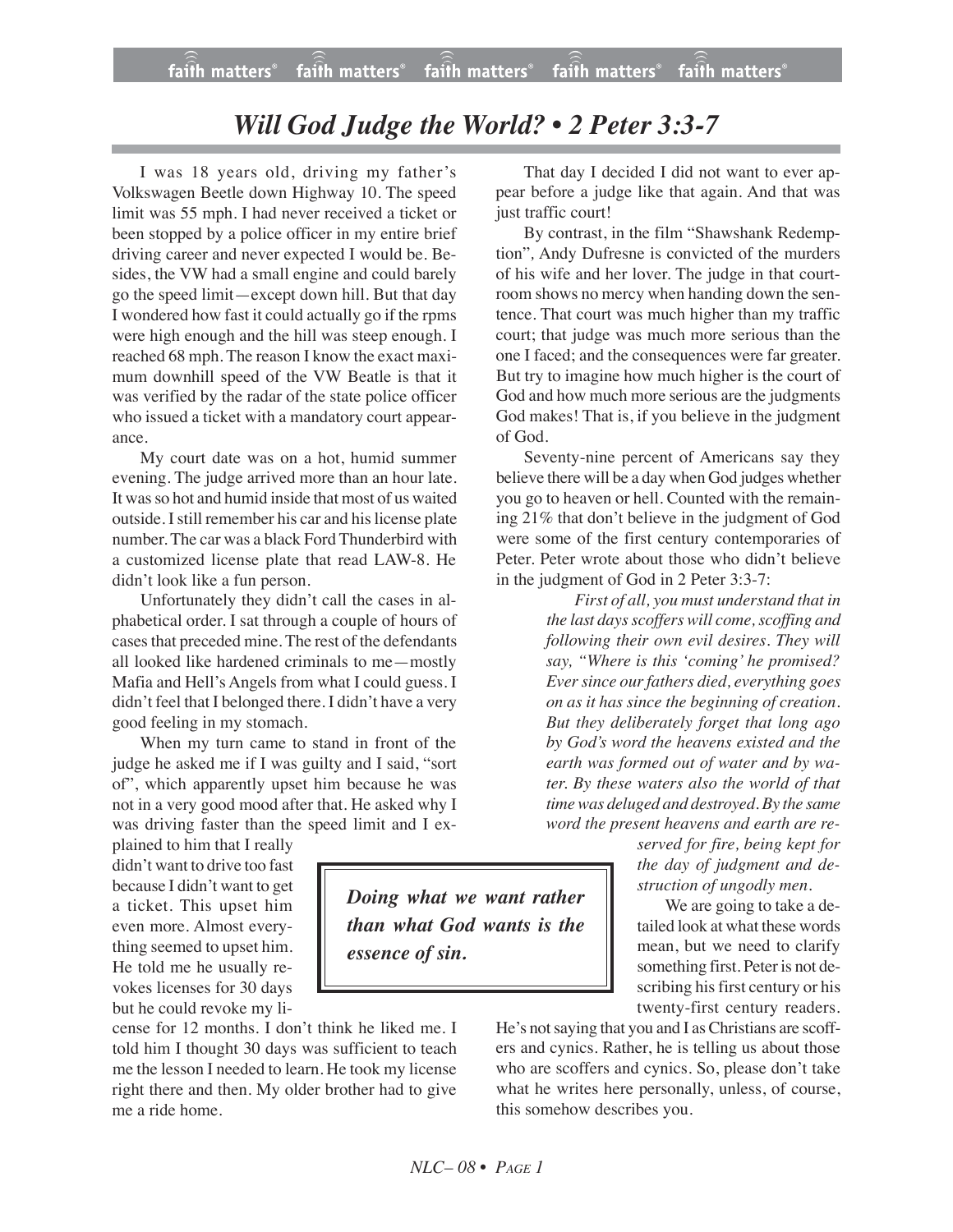## **faith matters® faith matters® faith matters® faith matters® faith matters®** ))) ))) ))) ))) faith matters<sup>®</sup> faith matters<sup>®</sup>

Peter is talking about people who think they can get away with anything. You probably know the type. They think they can make up their own beliefs, create their own truth and behave any way they please. They don't worry about the consequences. They don't think they will or should get in trouble for what they believe or what they do.

The background for Peter's words is the promised return of Jesus to earth as a judge. The Bible predicts Jesus coming twice. In the Apostles' Creed Christians say we believe God will judge the living and the dead. The first time Jesus came was as the Savior from sin. The second time he comes will be as the Judge of sin.

Most first century Christians thought Jesus would come back very soon. But, as years passed doubts grew. Some said Jesus wasn't coming back and there would be no judgment of sin by God after all.

Those who scoffed at biblical predictions of Jesus' coming and judging had a very specific line of reasoning. They said, "*Where is this 'coming' he promised? Ever since our fathers died, everything goes on as it has since the beginning of creation."* In other words, nothing ever really changes. History rolls on in a linear and unstoppable manner. There is nothing new under the sun. God does not and will not intervene in history.

There is a sense in which they were first century evolutionists. They concluded that our world is governed by a set of rules that are never change. Everything is cause and effect. There are no supernatural interventions. Therefore, Jesus is not coming back and there will be no judgment of the world or of individuals.

You might compare this to someone who constantly breaks the speed limit and never gets a ticket or someone who smokes three packs of cigarettes a day and never gets sick or the person who consumes vast amounts of calories and never gains a pound. After a while, one begins to assume there are no consequences to behavior. Life will keep rolling along as it always has.

There were two major problems with what these folk believed. Number one, the Bible says that sin will be judged. And number two, the Bible says that Jesus will return and he will interrupt history.

They based their beliefs on their own ideas rather than on what the Bible says. In a sense, they invented their own religion. You would almost think they lived in the  $21^{st}$  century rather than the  $1^{st}$  century. There are millions of Americans who make up whatever they want to believe, call it truth and create a personalized designer religion. They scoff at the idea that they should conform to an absolute truth as taught in the Bible. They certainly do not believe God will someday hold them accountable for error within the religion they have made up.

The corollary to wrong beliefs is wrong behavior. Peter describes people who scoff at what the Bible says and then do whatever they please in 2 Peter 3:3, *". . . you must understand that in the last days scoffers will come, scoffing and following their own evil desires."*

The basic moral decision of life is whether we follow God's desires or our own desires. It was the issue in the Garden of Eden. God told Adam and Eve they could have everything in the Garden except the fruit of the tree of the knowledge of good and evil. They were free to eat the apples and oranges, cucumbers and radishes, potatoes and pomegranates. God desired for them to thoroughly enjoy his creation with one exception. Adam and Eve could not be content with what God desired for them. They wanted to follow their own evil desires. Doing what we want rather than what God wants is the essence of sin.

But the greater point Peter is making is that those who believed what they wanted and did what they pleased assumed there would be no negative consequences. They could believe and behave any way they wanted and never face God the judge.

Ben Rogozensky apparently thought he could believe and do whatever he pleased. He made national news after he was arrested outside of Atlanta, Georgia, and was charged with obstructing officers and giving false information. He was in an empty room waiting for his attorney in the DeKalb County courthouse when he excused himself to go to the bathroom. In the men's room he found a stool and used it to climb into the ceiling in order to escape. He thought he was on his way to freedom as he crawled along until the ceiling collapsed and he fell ten feet into the middle of the judge's chambers.

Peter would have liked that story! He was convinced that those who think they are escaping the consequences of their beliefs and behavior will all drop straight into the courtroom of God.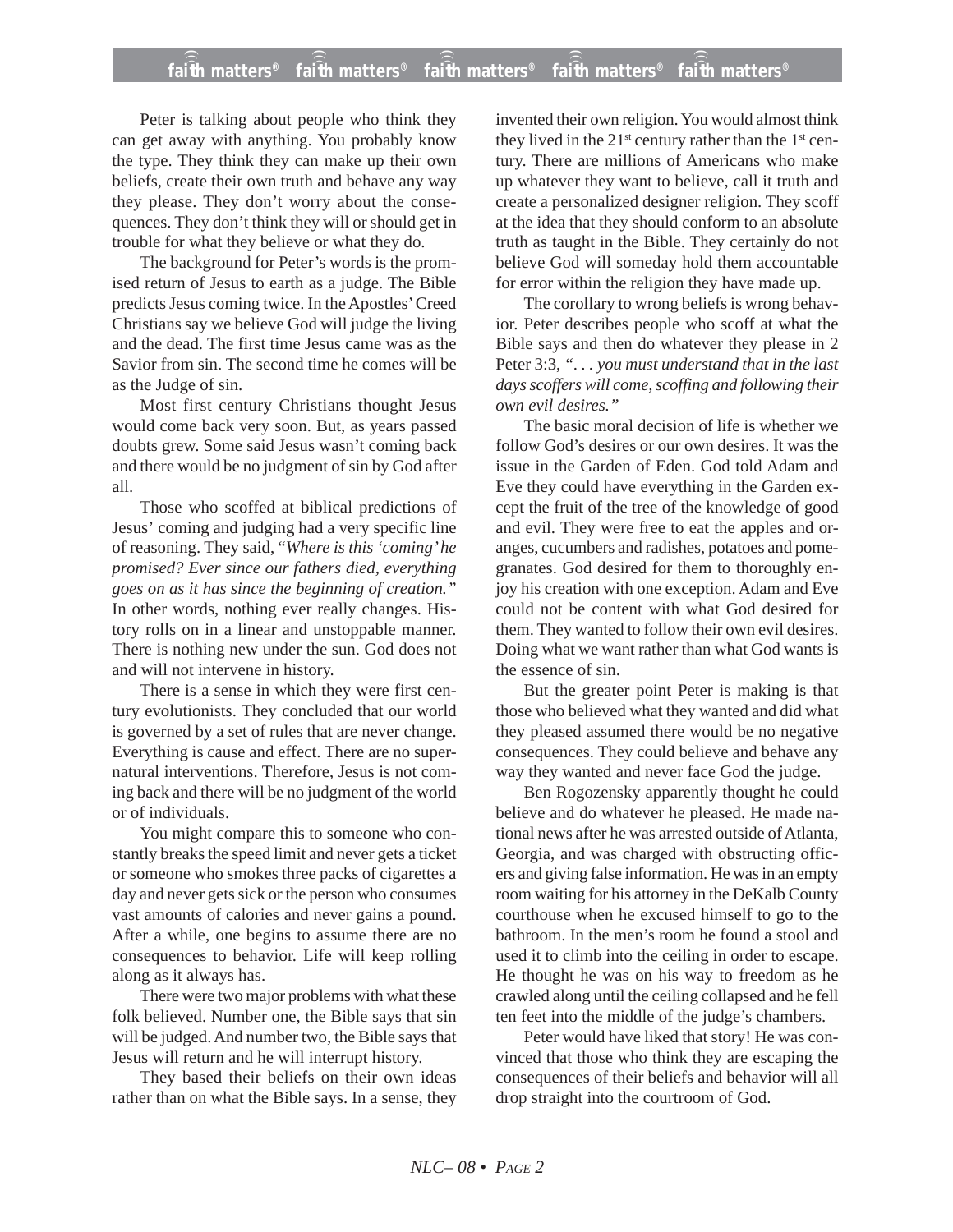Peter gives words of warning from God, starting with a brief history lesson. It answers the argument that God does not intervene in history to judge and that life will keep going on as it always has. In 2 Peter 3:5-6 he writes that these scoffers and cynics "*deliberately forget that long ago by God's word the heavens existed and the earth was formed out of water and by water. By these waters also the world of that time was deluged and destroyed."*

We need to fine tune our brains to follow Peter's argument here. It is a history lesson based on water. God created the earth out of water. If you go back to Genesis 1 the whole world was covered with water. It was God who created dry ground on the third day of creation. God also sustains the earth with water. Water is the basic ingredient by which life on earth exists.

News reports of the U.S. space mission to Mars and the two robots that did experiments there help us to realize that the central focus was on finding evidence of water on that planet. Water and human life are essentially linked.

God judged the earth with water. God became so fed up with human behavior and beliefs during the generation of Noah that he sent a flood of judgment water eradicating most of human civilization and population. Once again, 2 Peter 3:5-6 reads, *". . . they deliberately forget that long ago by God's word the heavens existed and the earth was formed out of water and by water. By these waters also the world of that time was deluged and destroyed."*

What is Peter's point? Peter's point is that his-

tory has not gone uninterrupted since the beginning of creation. God does not let mischief and misbehavior go unjudged. God intervened once and poured out his judgment on the whole human race and God says he will do it again. If God judged sin in the past, you can count on God to judge sin in the future.

Peter pursues this argument by writing, *"By the same word the present heavens and earth are reserved for fire, being kept for the day of judgment and destruction of ungodly men."*

Peter is saying that if God judged sin once, God is going to do it again. So, don't be so foolish as to think that anybody is going to get away with doing

anything wrong. The judgment of God the next time will be even more severe than it was the last time. The next time it is not going to be a judgment by water but by fire.

Fire is a frequent symbol of divine judgment throughout the Bible. It was an especially potent symbol when Peter wrote this letter because of the recent memory of the July A.D. 64 fire that burned Rome. The smell of smoke was still in the memory of the people that were reading what Peter wrote. It was a terrible fire. It was an inferno that spread across the city with strong winds and screaming victims. Flames burned out of control for five or six days.

The fire finally subsided because firefighters went up on the hillsides and burned out a firebreak. But then it reignited for three more days of ferocious burning. Ten of Rome's fourteen districts were destroyed. Historians tell us that between 10,000 and 12,000 tenement buildings were completely destroyed and more than 200,000 people were left homeless.

Peter anticipated a divine judgment against human sin that would far exceed the burning of Rome. Someday the judgment of God will rage against our world. Peter predicts in verses 13-14, "*That day will bring about the destruction of the heavens by fire, and the elements will melt in the heat. But in keeping with his promise we are looking forward to a new heaven and a new earth, the home of righteousness."*

God's judgment on this earth will be so severe

that the world as we know it will have to be replaced with a new earth.

Do I really believe this is going to actually happen? Yeah, I do. Not that I have all the details figured out, but I don't see that God has much of a choice. If he is a God who

is holy and just, he must deal with evil and sin that has run rampant across our planet and culture. Like radiation against a malignancy, God will someday judge our world and will burn out sin and evil.

Let's read again what Peter wrote and then talk about what we are supposed to learn from this teaching in 2 Peter 3:3-7:

*Like radiation against a malignancy, God will someday judge our world and will burn out sin and evil.*